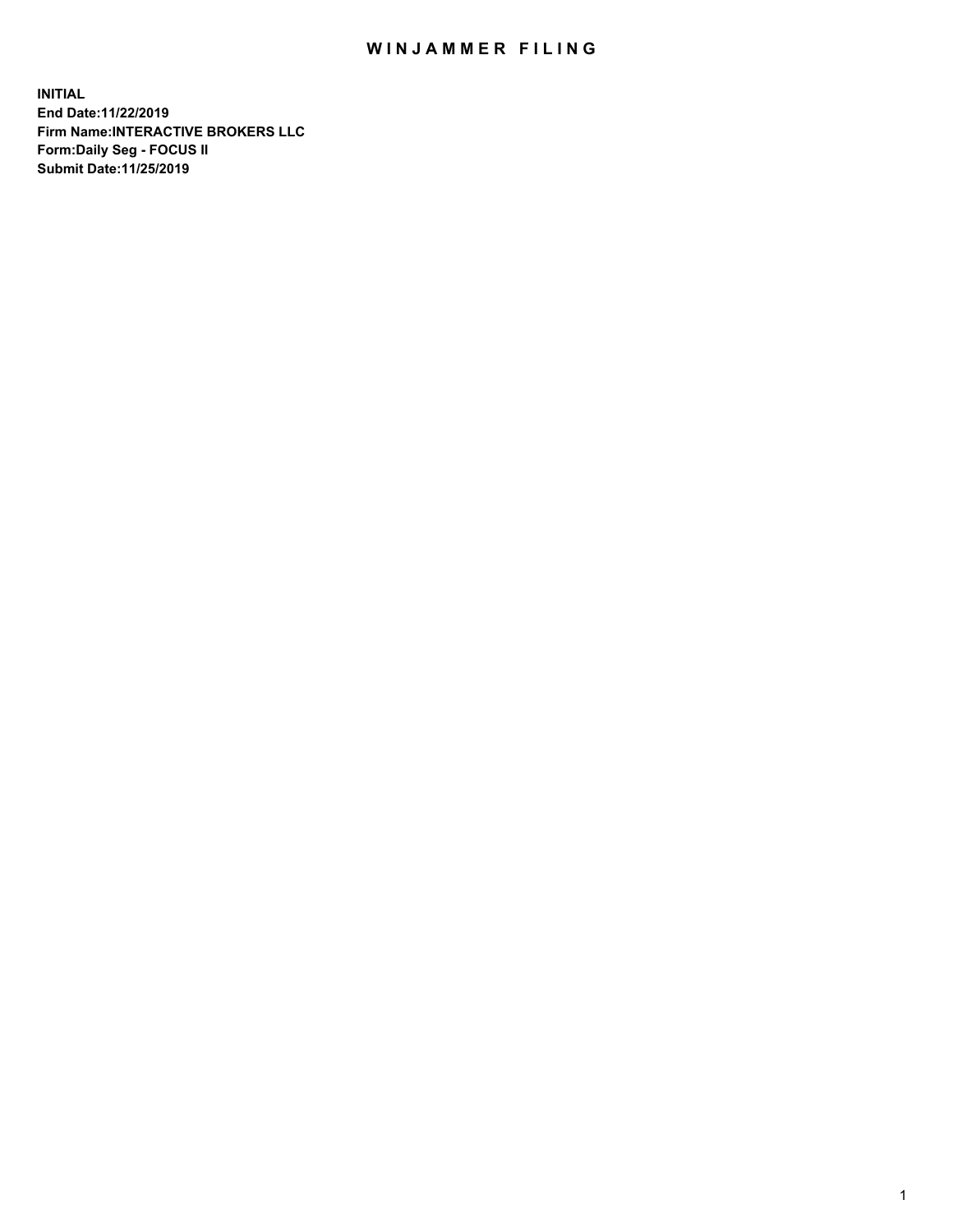**INITIAL End Date:11/22/2019 Firm Name:INTERACTIVE BROKERS LLC Form:Daily Seg - FOCUS II Submit Date:11/25/2019 Daily Segregation - Cover Page**

| Name of Company                                                                                                                                                                                                                                                                                                                | <b>INTERACTIVE BROKERS LLC</b>                                                                 |
|--------------------------------------------------------------------------------------------------------------------------------------------------------------------------------------------------------------------------------------------------------------------------------------------------------------------------------|------------------------------------------------------------------------------------------------|
| <b>Contact Name</b>                                                                                                                                                                                                                                                                                                            | James Menicucci                                                                                |
| <b>Contact Phone Number</b>                                                                                                                                                                                                                                                                                                    | 203-618-8085                                                                                   |
| <b>Contact Email Address</b>                                                                                                                                                                                                                                                                                                   | jmenicucci@interactivebrokers.c<br>om                                                          |
| FCM's Customer Segregated Funds Residual Interest Target (choose one):<br>a. Minimum dollar amount: : or<br>b. Minimum percentage of customer segregated funds required:% ; or<br>c. Dollar amount range between: and; or<br>d. Percentage range of customer segregated funds required between:% and%.                         | $\overline{\mathbf{0}}$<br>$\overline{\mathbf{0}}$<br>155,000,000 245,000,000<br>00            |
| FCM's Customer Secured Amount Funds Residual Interest Target (choose one):<br>a. Minimum dollar amount: ; or<br>b. Minimum percentage of customer secured funds required:%; or<br>c. Dollar amount range between: and; or<br>d. Percentage range of customer secured funds required between:% and%.                            | $\overline{\mathbf{0}}$<br>$\overline{\mathbf{0}}$<br>80,000,000 120,000,000<br>0 <sub>0</sub> |
| FCM's Cleared Swaps Customer Collateral Residual Interest Target (choose one):<br>a. Minimum dollar amount: ; or<br>b. Minimum percentage of cleared swaps customer collateral required:% ; or<br>c. Dollar amount range between: and; or<br>d. Percentage range of cleared swaps customer collateral required between:% and%. | $\frac{0}{0}$<br>0 <sub>0</sub><br>0 <sub>0</sub>                                              |

Attach supporting documents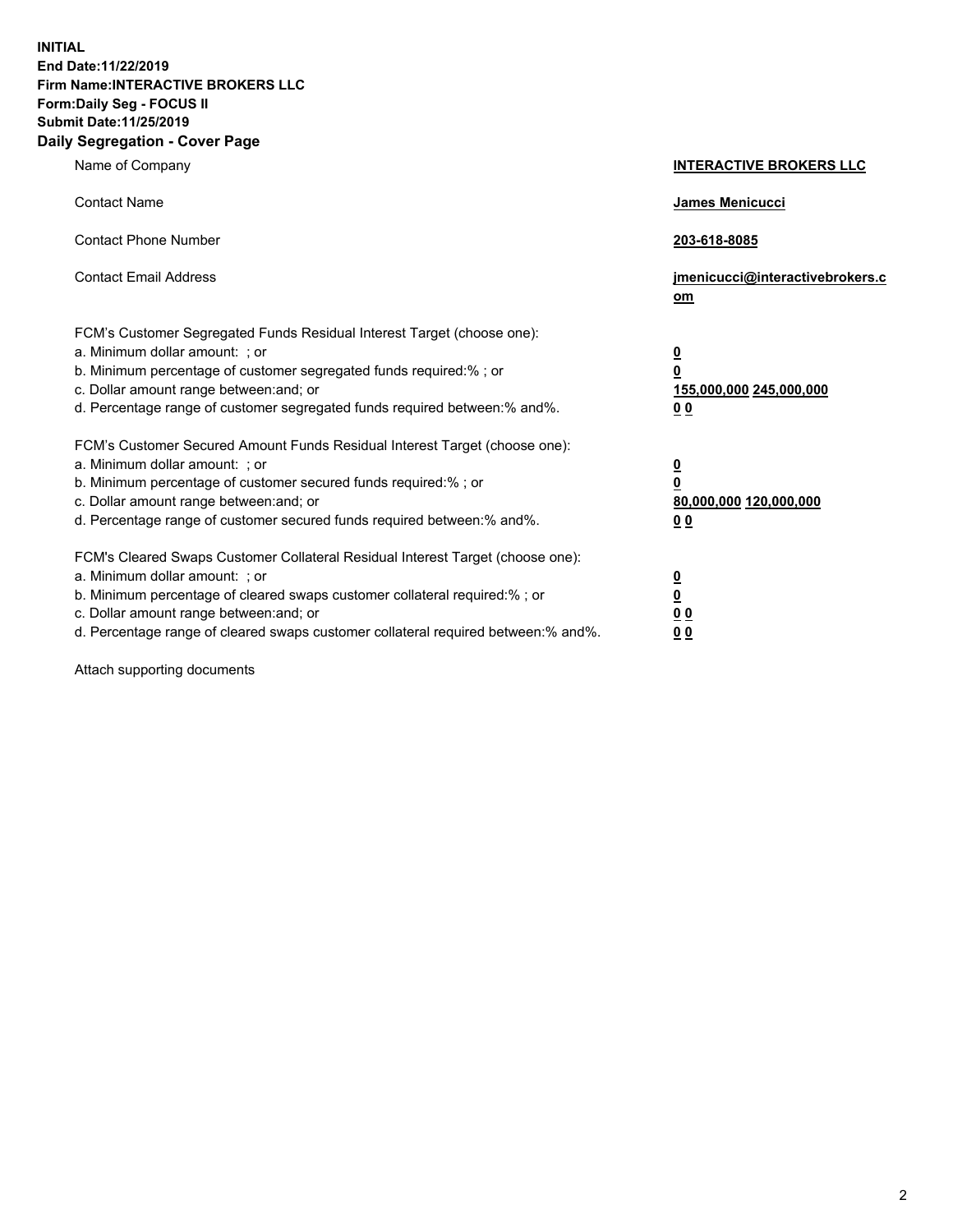## **INITIAL End Date:11/22/2019 Firm Name:INTERACTIVE BROKERS LLC Form:Daily Seg - FOCUS II Submit Date:11/25/2019 Daily Segregation - Secured Amounts**

|     | Dany Segregation - Secured Amounts                                                          |                                                              |
|-----|---------------------------------------------------------------------------------------------|--------------------------------------------------------------|
|     | Foreign Futures and Foreign Options Secured Amounts                                         |                                                              |
|     | Amount required to be set aside pursuant to law, rule or regulation of a foreign            | $0$ [7305]                                                   |
|     | government or a rule of a self-regulatory organization authorized thereunder                |                                                              |
| 1.  | Net ledger balance - Foreign Futures and Foreign Option Trading - All Customers             |                                                              |
|     | A. Cash                                                                                     | 495,367,441 [7315]                                           |
|     | B. Securities (at market)                                                                   | $0$ [7317]                                                   |
| 2.  | Net unrealized profit (loss) in open futures contracts traded on a foreign board of trade   | 11,126,012 [7325]                                            |
| 3.  | Exchange traded options                                                                     |                                                              |
|     | a. Market value of open option contracts purchased on a foreign board of trade              | 111,350 [7335]                                               |
|     | b. Market value of open contracts granted (sold) on a foreign board of trade                | $-66,215$ [7337]                                             |
| 4.  | Net equity (deficit) (add lines 1. 2. and 3.)                                               | 506,538,588 [7345]                                           |
| 5.  | Account liquidating to a deficit and account with a debit balances - gross amount           | 5,506 [7351]                                                 |
|     | Less: amount offset by customer owned securities                                            | 0 [7352] 5,506 [7354]                                        |
| 6.  | Amount required to be set aside as the secured amount - Net Liquidating Equity              | 506,544,094 [7355]                                           |
|     | Method (add lines 4 and 5)                                                                  |                                                              |
| 7.  | Greater of amount required to be set aside pursuant to foreign jurisdiction (above) or line | 506,544,094 [7360]                                           |
|     | 6.                                                                                          |                                                              |
|     | FUNDS DEPOSITED IN SEPARATE REGULATION 30.7 ACCOUNTS                                        |                                                              |
| 1.  | Cash in banks                                                                               |                                                              |
|     | A. Banks located in the United States                                                       | 36,993,531 [7500]                                            |
|     | B. Other banks qualified under Regulation 30.7                                              | 0 [7520] 36,993,531 [7530]                                   |
| 2.  | <b>Securities</b>                                                                           |                                                              |
|     | A. In safekeeping with banks located in the United States                                   | 493,100,125 [7540]                                           |
|     | B. In safekeeping with other banks qualified under Regulation 30.7                          | 0 [7560] 493,100,125 [7570]                                  |
| 3.  | Equities with registered futures commission merchants                                       |                                                              |
|     | A. Cash                                                                                     | $0$ [7580]                                                   |
|     | <b>B.</b> Securities                                                                        | $0$ [7590]                                                   |
|     | C. Unrealized gain (loss) on open futures contracts                                         | $0$ [7600]                                                   |
|     | D. Value of long option contracts                                                           | $0$ [7610]                                                   |
|     | E. Value of short option contracts                                                          | 0 [7615] 0 [7620]                                            |
| 4.  | Amounts held by clearing organizations of foreign boards of trade                           |                                                              |
|     | A. Cash                                                                                     | $0$ [7640]                                                   |
|     | <b>B.</b> Securities                                                                        | $0$ [7650]                                                   |
|     | C. Amount due to (from) clearing organization - daily variation                             | $0$ [7660]                                                   |
|     | D. Value of long option contracts                                                           | $0$ [7670]                                                   |
|     | E. Value of short option contracts                                                          | 0 [7675] 0 [7680]                                            |
| 5.  | Amounts held by members of foreign boards of trade                                          |                                                              |
|     | A. Cash<br><b>B.</b> Securities                                                             | 99,761,667 [7700]<br>$0$ [7710]                              |
|     | C. Unrealized gain (loss) on open futures contracts                                         |                                                              |
|     | D. Value of long option contracts                                                           | -2,622,452 <sup>[7720]</sup>                                 |
|     | E. Value of short option contracts                                                          | 111,350 [7730]                                               |
| 6.  | Amounts with other depositories designated by a foreign board of trade                      | <u>-66,215</u> [7735] <u>97,184,350</u> [7740]<br>$0$ [7760] |
| 7.  | Segregated funds on hand                                                                    | $0$ [7765]                                                   |
| 8.  | Total funds in separate section 30.7 accounts                                               | 627,278,006 [7770]                                           |
| 9.  | Excess (deficiency) Set Aside for Secured Amount (subtract line 7 Secured Statement         | 120,733,912 [7380]                                           |
|     | Page 1 from Line 8)                                                                         |                                                              |
| 10. | Management Target Amount for Excess funds in separate section 30.7 accounts                 | 80,000,000 [7780]                                            |
| 11. | Excess (deficiency) funds in separate 30.7 accounts over (under) Management Target          | 40,733,912 [7785]                                            |
|     |                                                                                             |                                                              |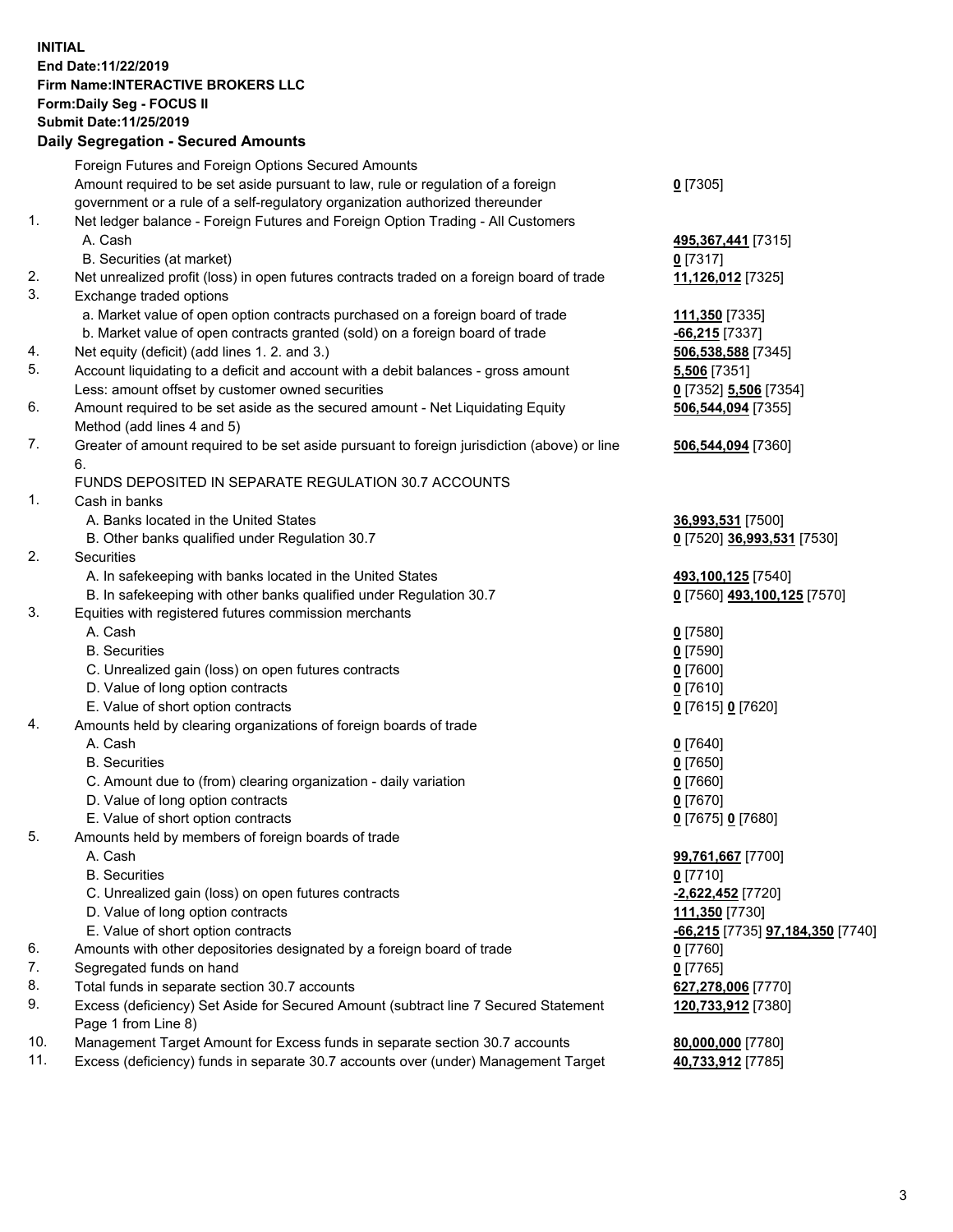**INITIAL End Date:11/22/2019 Firm Name:INTERACTIVE BROKERS LLC Form:Daily Seg - FOCUS II Submit Date:11/25/2019 Daily Segregation - Segregation Statement** SEGREGATION REQUIREMENTS(Section 4d(2) of the CEAct) 1. Net ledger balance A. Cash **4,121,831,133** [7010] B. Securities (at market) **0** [7020] 2. Net unrealized profit (loss) in open futures contracts traded on a contract market **-55,466,368** [7030] 3. Exchange traded options A. Add market value of open option contracts purchased on a contract market **153,660,770** [7032] B. Deduct market value of open option contracts granted (sold) on a contract market **-176,958,531** [7033] 4. Net equity (deficit) (add lines 1, 2 and 3) **4,043,067,004** [7040] 5. Accounts liquidating to a deficit and accounts with debit balances - gross amount **962,309** [7045] Less: amount offset by customer securities **0** [7047] **962,309** [7050] 6. Amount required to be segregated (add lines 4 and 5) **4,044,029,313** [7060] FUNDS IN SEGREGATED ACCOUNTS 7. Deposited in segregated funds bank accounts A. Cash **976,702,031** [7070] B. Securities representing investments of customers' funds (at market) **1,937,156,180** [7080] C. Securities held for particular customers or option customers in lieu of cash (at market) **0** [7090] 8. Margins on deposit with derivatives clearing organizations of contract markets A. Cash **2,663,489** [7100] B. Securities representing investments of customers' funds (at market) **1,363,888,550** [7110] C. Securities held for particular customers or option customers in lieu of cash (at market) **0** [7120] 9. Net settlement from (to) derivatives clearing organizations of contract markets **-8,352,976** [7130] 10. Exchange traded options A. Value of open long option contracts **153,583,649** [7132] B. Value of open short option contracts **-176,945,004** [7133] 11. Net equities with other FCMs A. Net liquidating equity **0** [7140] B. Securities representing investments of customers' funds (at market) **0** [7160] C. Securities held for particular customers or option customers in lieu of cash (at market) **0** [7170] 12. Segregated funds on hand **0** [7150] 13. Total amount in segregation (add lines 7 through 12) **4,248,695,919** [7180] 14. Excess (deficiency) funds in segregation (subtract line 6 from line 13) **204,666,606** [7190] 15. Management Target Amount for Excess funds in segregation **155,000,000** [7194] **49,666,606** [7198]

16. Excess (deficiency) funds in segregation over (under) Management Target Amount Excess